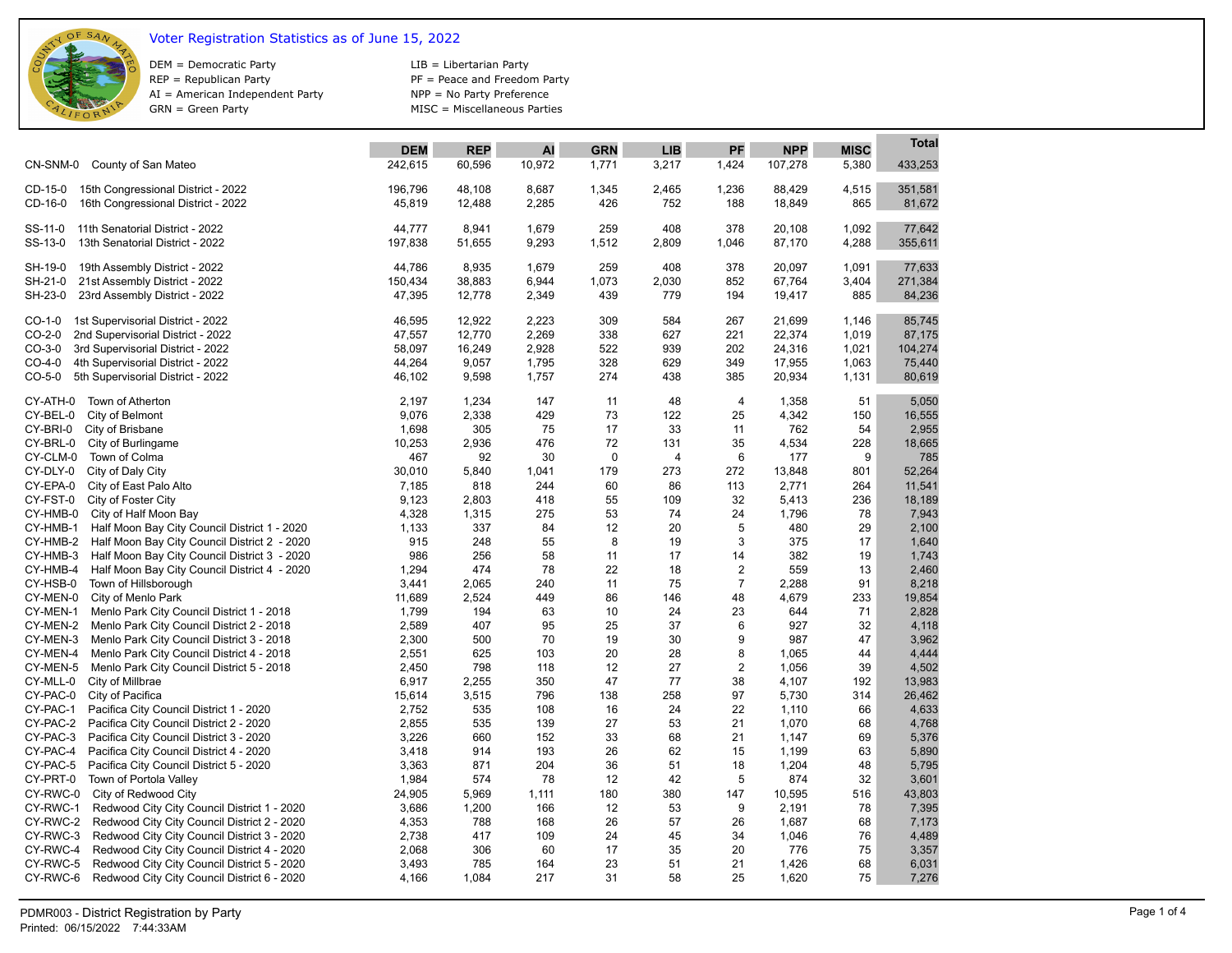|                                                                                                                  | <b>DEM</b>     | <b>REP</b>   | AI        | <b>GRN</b> | <b>LIB</b> | PF             | <b>NPP</b>   | <b>MISC</b> | <b>Total</b>    |
|------------------------------------------------------------------------------------------------------------------|----------------|--------------|-----------|------------|------------|----------------|--------------|-------------|-----------------|
| CY-RWC-7<br>Redwood City City Council District 7 - 2020                                                          | 4,401          | 1,389        | 227       | 47         | 81         | 12             | 1,849        | 76          | 8,082           |
| CY-SNB-0<br>City of San Bruno                                                                                    | 14,099         | 3,538        | 678       | 95         | 160        | 100            | 6,071        | 332         | 25,073          |
| CY-SNC-0<br>City of San Carlos                                                                                   | 11,470         | 3,269        | 559       | 79         | 140        | 17             | 4,805        | 167         | 20,506          |
| CY-SNM-0<br>City of San Mateo                                                                                    | 32,303         | 8,369        | 1,551     | 234        | 437        | 169            | 14,082       | 683         | 57,828          |
| CY-SSF-0<br>City of South San Francisco                                                                          | 21,662         | 4,412        | 915       | 133        | 212        | 156            | 8,988        | 497         | 36,975          |
| CY-SSF-1<br>South San Francisco City Council District 1 - 2020                                                   | 4,524          | 906          | 189       | 29         | 46         | 35             | 1,808        | 104         | 7,641           |
| CY-SSF-2<br>South San Francisco City Council District 2 - 2020                                                   | 4,576          | 951          | 164       | 16         | 33         | 33             | 2,192        | 82          | 8,047           |
| CY-SSF-3<br>South San Francisco City Council District 3 - 2020                                                   | 4,113          | 832          | 165       | 32         | 41         | 28             | 1,706        | 114         | 7,031           |
| CY-SSF-4<br>South San Francisco City Council District 4 - 2020                                                   | 4,874          | 1,202        | 256       | 25         | 53         | 20             | 1,923        | 94          | 8,447           |
| CY-SSF-5<br>South San Francisco City Council District 5 - 2020                                                   | 3,575          | 521          | 141       | 31         | 39         | 40             | 1,359        | 103         | 5,809           |
| CY-WDS-0<br>Town of Woodside                                                                                     | 2,028          | 917          | 124       | 12         | 41         | 3              | 1,058        | 28          | 4,211           |
| CY-WDS-1<br>Woodside Town Council District 1 - 2010                                                              | 2,028          | 917          | 124       | 12         | 41         | 3              | 1,058        | 28          | 4,211           |
| CY-WDS-2<br>Woodside Town Council District 2 - 2010                                                              | 2,028          | 917          | 124       | 12         | 41         | 3              | 1,058        | 28          | 4,211           |
| CY-WDS-3<br>Woodside Town Council District 3 - 2010                                                              | 2,028          | 917          | 124       | 12         | 41         | 3              | 1,058        | 28          | 4,211           |
| CY-WDS-4<br>Woodside Town Council District 4 - 2010                                                              | 2,028          | 917          | 124       | 12         | 41         | 3              | 1,058        | 28          | 4,211           |
| CY-WDS-5<br>Woodside Town Council District 5 - 2010                                                              | 2,028          | 917          | 124       | 12         | 41         | 3              | 1,058        | 28          | 4,211           |
| CY-WDS-6<br>Woodside Town Council District 6 - 2010                                                              | 2,028          | 917          | 124       | 12         | 41         | 3              | 1,058        | 28          | 4,211           |
| CY-WDS-7<br>Woodside Town Council District 7 - 2010                                                              | 2,028          | 917          | 124       | 12         | 41         | 3              | 1,058        | 28          | 4,211           |
| CY-UNI-0<br>Unincorporated Area                                                                                  | 22,166         | 5,508        | 986       | 224        | 369        | 115            | 9,000        | 424         | 38,792          |
| Board Of Equalization - District 2 - 2022<br>EQ-2-0                                                              | 242,615        | 60,596       | 10,972    | 1,771      | 3,217      | 1,424          | 107,278      | 5,380       | 433,253         |
| JD-1-0<br>San Mateo Judicial District                                                                            | 242,615        | 60,596       | 10,972    | 1,771      | 3,217      | 1,424          | 107,278      | 5,380       | 433,253         |
| ED-1-0<br>San Mateo County Board Of Education Trustee Area                                                       | 24,887         | 6,986        | 1,270     | 255        | 398        | 91             | 11,545       | 470         | 45,902          |
| ED-2-0<br>San Mateo County Board Of Education Trustee Area                                                       | 45,380         | 9,242        | 1,874     | 338        | 568        | 364            | 19,385       | 1,138       | 78,289          |
| San Mateo County Board Of Education Trustee Area<br>ED-3-0                                                       | 39,524         | 8,735        | 1,710     | 234        | 380        | 291            | 16,732       | 890         | 68,496          |
| ED-4-0<br>San Mateo County Board Of Education Trustee Area                                                       | 42,212         | 11,322       | 1,997     | 297        | 564        | 201            | 19,860       | 925         | 77,378          |
| ED-5-0<br>San Mateo County Board Of Education Trustee Area                                                       | 21,737         | 7,604        | 1,127     | 138        | 304        | 88             | 11,475       | 541         | 43,014          |
| ED-6-0<br>San Mateo County Board Of Education Trustee Area                                                       | 41,247         | 10,480       | 1,904     | 308        | 627        | 210            | 16,740       | 778         | 72,294          |
| San Mateo County Board Of Education Trustee Area<br>ED-7-0                                                       | 27,628         | 6,227        | 1,090     | 201        | 376        | 179            | 11,541       | 638         | 47,880          |
| CC-SMC-0<br>San Mateo County Community College District                                                          | 242,615        | 60,596       | 10,972    | 1,771      | 3,217      | 1,424          | 107,278      | 5,380       | 433,253         |
| SMC Community College District Trustee Area 1<br>CC-SMC-1                                                        | 56,489         | 15,774       | 2,866     | 498        | 895        | 207            | 23,471       | 1,007       | 101,207         |
| SMC Community College District Trustee Area 2<br>CC-SMC-2                                                        | 43,024         | 8,304        | 1,567     | 278        | 433        | 384            | 19,180       | 1,150       | 74,320          |
| SMC Community College District Trustee Area 3<br>CC-SMC-3                                                        | 51,228         | 14,662       | 2,500     | 317        | 605        | 275            | 24,143       | 1,170       | 94,900          |
| CC-SMC-4<br>SMC Community College District Trustee Area 4                                                        | 47,323         | 12,670       | 2,232     | 334        | 630        | 210            | 22,356       | 1,001       | 86,756          |
| CC-SMC-5<br>SMC Community College District Trustee Area 5                                                        | 44,551         | 9,186        | 1,807     | 344        | 654        | 348            | 18,128       | 1,052       | 76,070          |
|                                                                                                                  |                |              |           |            |            |                |              |             |                 |
| US-CAB-0<br>Cabrillo Unified School District<br>US-CAB-1<br>Cabrillo Unified School District Trustee Area A - 20 | 9,839<br>2,259 | 2,776<br>469 | 563       | 139<br>30  | 178<br>44  | 44<br>6        | 3,987<br>807 | 195<br>50   | 17,721<br>3,773 |
| US-CAB-2<br>Cabrillo Unified School District Trustee Area B - 2                                                  |                | 541          | 108<br>92 |            | 33         | $\overline{2}$ | 802          |             | 3,587           |
| US-CAB-3<br>Cabrillo Unified School District Trustee Area C - 2                                                  | 2,045<br>1,657 | 472          | 97        | 33<br>22   | 40         | 8              | 687          | 39<br>36    | 3,019           |
| US-CAB-4<br>Cabrillo Unified School District Trustee Area D - 2                                                  | 1,920          | 564          | 129       | 31         | 31         | 17             | 836          | 43          | 3,571           |
| US-CAB-5<br>Cabrillo Unified School District Trustee Area E - 2                                                  | 1,958          | 730          | 137       | 23         | 30         | 11             | 855          | 27          | 3,771           |
| US-HON-0<br>La Honda-Pescadero Unified School District                                                           | 1,154          | 298          | 72        | 25         | 29         | 6              | 478          | 28          | 2,090           |
| US-SSF-0<br>South San Francisco Unified School District                                                          | 26,714         | 5,494        | 1,094     | 152        | 242        | 201            | 11,225       | 588         | 45,710          |
| US-SSF-1<br>South San Francisco Unified School District Trust                                                    | 5,394          | 1,130        | 206       | 20         | 38         | 43             | 2,328        | 96          | 9,255           |
| US-SSF-2<br>South San Francisco Unified School District Trust                                                    | 5,498          | 1,154        | 196       | 22         | 37         | 39             | 2,591        | 97          | 9,634           |
| US-SSF-3<br>South San Francisco Unified School District Trust                                                    | 5,836          | 1,395        | 298       | 36         | 63         | 36             | 2,340        | 118         | 10,122          |
| US-SSF-4<br>South San Francisco Unified School District Trust                                                    | 5,191          | 1,081        | 202       | 28         | 55         | 36             | 2,153        | 134         | 8,880           |
| US-SSF-5<br>South San Francisco Unified School District Trust                                                    | 4,795          | 734          | 192       | 46         | 49         | 47             | 1,813        | 143         | 7,819           |
|                                                                                                                  |                |              |           |            |            |                |              |             |                 |
| HS-JFF-0<br>Jefferson Union High School District                                                                 | 45,380         | 9,242        | 1,874     | 338        | 568        | 364            | 19,385       | 1,138       | 78,289          |
| HS-SAN-0<br>San Mateo Union High School District                                                                 | 76,759         | 22,167       | 3,740     | 517        | 1,006      | 379            | 36,842       | 1,768       | 143,178         |
| HS-SEQ-0<br>Sequoia Union High School District                                                                   | 82,769         | 20,619       | 3,629     | 600        | 1,194      | 430            | 35,361       | 1,663       | 146,265         |
| HS-SEQ-1<br>Sequoia Union High School District Trustee Area                                                      | 16,923         | 4,133        | 759       | 116        | 226        | 76             | 7,891        | 328         | 30,452          |
| HS-SEQ-2<br>Seguoia Union High School District Trustee Area                                                      | 18,212         | 5,002        | 861       | 124        | 260        | 45             | 7,717        | 268         | 32,489          |
| HS-SEQ-3<br>Sequoia Union High School District Trustee Area                                                      | 20,117         | 6,416        | 955       | 144        | 331        | 47             | 8,811        | 322         | 37,143          |
| HS-SEQ-4<br>Seguoia Union High School District Trustee Area                                                      | 14,883         | 3,526        | 614       | 120        | 221        | 84             | 6,216        | 310         | 25,974          |
| HS-SEQ-5<br>Sequoia Union High School District Trustee Area                                                      | 12,634         | 1,542        | 440       | 96         | 156        | 178            | 4,726        | 435         | 20,207          |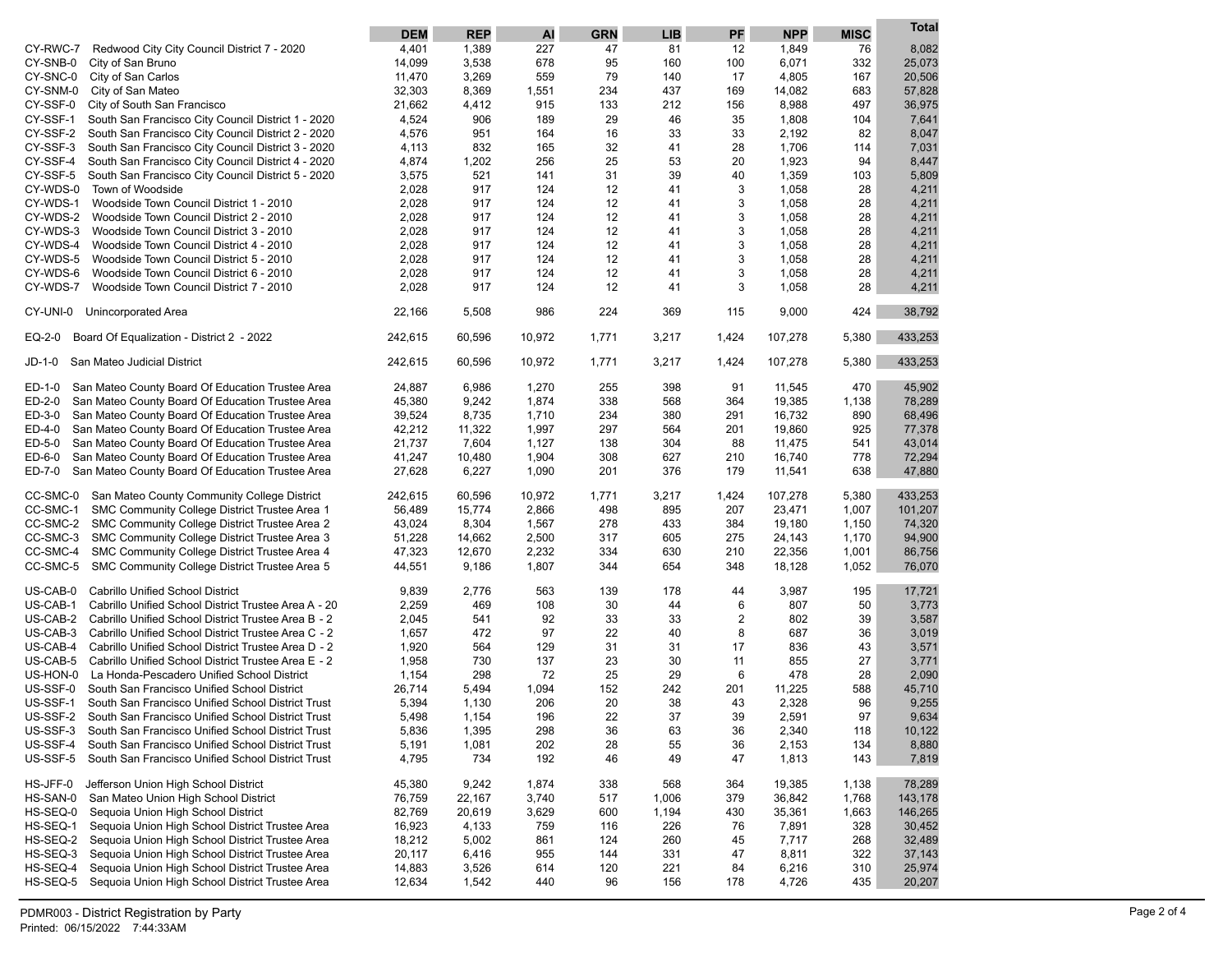|                      |                                                                                        | <b>DEM</b>       | <b>REP</b>     | Al         | <b>GRN</b> | <b>LIB</b> | PF             | <b>NPP</b>     | <b>MISC</b> | Total            |
|----------------------|----------------------------------------------------------------------------------------|------------------|----------------|------------|------------|------------|----------------|----------------|-------------|------------------|
| ES-BAY-0             | <b>Bayshore Elementary School District</b>                                             | 1,596            | 311            | 59         | 11         | 24         | 19             | 834            | 49          | 2,903            |
| ES-BEL-0             | Belmont-Redwood Shores School District                                                 | 13,894           | 3,912          | 635        | 91         | 191        | 41             | 7,080          | 247         | 26,091           |
| ES-BRI-0             | <b>Brisbane School District</b>                                                        | 3,140            | 548            | 125        | 29         | 54         | 19             | 1,394          | 95          | 5,404            |
| ES-BRL-0             | <b>Burlingame Elementary School District</b>                                           | 10,676           | 3,125          | 502        | 73         | 134        | 35             | 4,767          | 236         | 19,548           |
| ES-HBO-0             | Hillsborough City School District                                                      | 3,452            | 2,064          | 240        | 11         | 75         | $\overline{7}$ | 2,294          | 91          | 8,234            |
| ES-JFF-0             | Jefferson Elementary School District                                                   | 25,429           | 4,948          | 907        | 164        | 234        | 230            | 11,557         | 690         | 44,159           |
| ES-LAS-0             | Las Lomitas Elementary School District                                                 | 4,499            | 1,313          | 171        | 22         | 55         | 5              | 1,992          | 64          | 8,121            |
| ES-MEN-0             | Menlo Park City School District                                                        | 9,979            | 2,546          | 424        | 80         | 135        | 27             | 4,251          | 176         | 17,618           |
| ES-MLL-0             | Millbrae Elementary School District<br>Pacifica School District                        | 7,609            | 2,415          | 385        | 54         | 95         | 46             | 4,414          | 214<br>304  | 15,232           |
| ES-PAC-0<br>ES-PRT-0 | Portola Valley School District                                                         | 15,215<br>2,964  | 3,435<br>851   | 783<br>114 | 134<br>23  | 256<br>53  | 96<br>9        | 5,600<br>1,333 | 45          | 25,823<br>5,392  |
| ES-RAV-0             | Ravenswood City School District                                                        | 8,943            | 1,009          | 310        | 70         | 109        | 137            | 3,382          | 331         | 14,291           |
| ES-RWC-0             | Redwood City School District                                                           | 30,390           | 7,552          | 1,376      | 232        | 487        | 194            | 12,236         | 619         | 53,086           |
| ES-RWC-1             | Redwood City School District Trustee Area 1 - 20                                       | 7,025            | 1,989          | 344        | 69         | 121        | 25             | 2,749          | 117         | 12,439           |
| ES-RWC-2             | Redwood City School District Trustee Area 2 - 20                                       | 6,668            | 1,656          | 332        | 48         | 91         | 38             | 2,771          | 123         | 11,727           |
| ES-RWC-3             | Redwood City School District Trustee Area 3 - 20                                       | 6,982            | 2,349          | 349        | 49         | 134        | 33             | 2,982          | 121         | 12,999           |
| ES-RWC-4             | Redwood City School District Trustee Area 4 - 20                                       | 5,770            | 914            | 213        | 41         | 94         | 56             | 2,255          | 137         | 9,480            |
| ES-RWC-5             | Redwood City School District Trustee Area 5 - 20                                       | 3,945            | 644            | 138        | 25         | 47         | 42             | 1,479          | 121         | 6,441            |
| ES-SNB-0             | San Bruno Park Elementary School District                                              | 12,810           | 3,241          | 616        | 82         | 138        | 90             | 5,507          | 302         | 22,786           |
| ES-SNC-0             | San Carlos School District                                                             | 10,857           | 2,928          | 528        | 76         | 140        | 16             | 4,504          | 159         | 19,208           |
| ES-SNM-0             | San Mateo-Foster City School District                                                  | 42,212           | 11,322         | 1,997      | 297        | 564        | 201            | 19,860         | 925         | 77,378           |
| ES-WDS-0             | Woodside Elementary School District                                                    | 1,243            | 508            | 71         | 6          | 24         | 1              | 583            | 22          | 2,458            |
| HB-SNM-0             | San Mateo County Harbor District                                                       | 242,615          | 60,596         | 10,972     | 1,771      | 3,217      | 1,424          | 107,278        | 5,380       | 433,253          |
| HB-SNM-1             | San Mateo County Harbor District 1 - 2020                                              | 43,334           | 8,311          | 1,585      | 285        | 437        | 386            | 19,253         | 1,158       | 74,749           |
| HB-SNM-2             | San Mateo County Harbor District 2 - 2020                                              | 53,136           | 13,410         | 2,559      | 359        | 655        | 326            | 23,204         | 1,168       | 94,817           |
| HB-SNM-3             | San Mateo County Harbor District 3 - 2020                                              | 50,033           | 14,177         | 2,446      | 363        | 735        | 227            | 22,810         | 1,118       | 91,909           |
| HB-SNM-4             | San Mateo County Harbor District 4 - 2020                                              | 51,655           | 14,519         | 2,531      | 421        | 732        | 174            | 23,662         | 907         | 94,601           |
| HB-SNM-5             | San Mateo County Harbor District 5 - 2020                                              | 44,457           | 10,179         | 1,851      | 343        | 658        | 311            | 18,349         | 1,029       | 77,177           |
| HC-PEN-0             | Peninsula Health Care District                                                         | 67,790           | 19,346         | 3,328      | 453        | 904        | 341            | 31,917         | 1,565       | 125,644          |
| HC-SEQ-0             | Sequoia Healthcare District                                                            | 77,810           | 21,397         | 3,570      | 554        | 1,129      | 310            | 34,924         | 1,452       | 141,146          |
| HC-SEQ-1             | Sequoia Healthcare District Zone A - 2018                                              | 13,222           | 3,929          | 602        | 84         | 172        | 56             | 7,322          | 295         | 25,682           |
| HC-SEQ-2             | Sequoia Healthcare District Zone B - 2018                                              | 16,488           | 5,207          | 788        | 103        | 244        | 47             | 7,441          | 296         | 30,614           |
| HC-SEQ-3             | Sequoia Healthcare District Zone C - 2018                                              | 18,695           | 5,121          | 923        | 165        | 297        | 54             | 7,465          | 286         | 33,006           |
| HC-SEQ-4<br>HC-SEQ-5 | Sequoia Healthcare District Zone D - 2018<br>Sequoia Healthcare District Zone E - 2018 | 11,366<br>18,039 | 1,837<br>5,303 | 424<br>833 | 79<br>123  | 158<br>258 | 111            | 4,364<br>8,332 | 287<br>288  | 18,626<br>33,218 |
|                      |                                                                                        |                  |                |            |            |            | 42             |                |             |                  |
| OS-MID-0             | Midpeninsula Regional Open Space District                                              | 83,380           | 20,937         | 3,778      | 684        | 1,257      | 447            | 34,911         | 1,715       | 147,109          |
| OS-MID-5             | Midpeninsula Regional Open Space District Ward                                         | 13,374           | 1,804          | 459        | 111        | 169        | 152            | 5,079          | 405         | 21,553           |
| OS-MID-6             | Midpeninsula Regional Open Space District Ward                                         | 31,551           | 8,031          | 1,357      | 240        | 497        | 183            | 13,446         | 660         | 55,965           |
| OS-MID-7             | Midpeninsula Regional Open Space District Ward                                         | 38,455           | 11,102         | 1,962      | 333        | 591        | 112            | 16,386         | 650         | 69,591           |
| FR-CLM-0             | <b>Colma Fire Protection District</b>                                                  | 2,442            | 502            | 112        | 16         | 29         | 27             | 991            | 52          | 4,171            |
| FR-CST-0             | <b>Coastside Fire Protection District</b>                                              | 9,349            | 2,568          | 521        | 130        | 172        | 39             | 3,762          | 189         | 16,730           |
| FR-CT1-0             | County Service Area No. 1                                                              | 1,674            | 453            | 65         | 11         | 29         | 5              | 777            | 22          | 3,036            |
| FR-MNL-0             | Menlo Park Fire Protection District                                                    | 26,698           | 5,807          | 1,072      | 189        | 356        | 208            | 11,044         | 661         | 46,035           |
| FR-WDS-0             | <b>Woodside Fire Protection District</b>                                               | 6,073            | 2,023          | 284        | 41         | 119        | 11             | 2,750          | 86          | 11,387           |
| SN-BAY-0             | <b>Bayshore Sanitary District</b>                                                      | 1,596            | 311            | 59         | 11         | 24         | 19             | 834            | 49          | 2,903            |
| SN-EPA-0             | East Palo Alto Sanitary District                                                       | 5,906            | 737            | 192        | 54         | 67         | 99             | 2,376          | 207         | 9,638            |
| SN-MON-0             | Montara Water and Sanitary District                                                    | 2,434            | 501            | 115        | 34         | 51         | 8              | 906            | 59          | 4,108            |
| SN-WST-0             | West Bay Sanitary District                                                             | 18,573           | 4,328          | 745        | 125        | 260        | 72             | 7,624          | 392         | 32,119           |
| WD-CST-0             | <b>Coastside County Water District</b>                                                 | 6,794            | 1,969          | 397        | 92         | 116        | 29             | 2,786          | 126         | 12,309           |
| WD-CST-1             | Coastside County Water District Zone 1 - 2020                                          | 1,396            | 382            | 79         | 23         | 29         | 4              | 541            | 22          | 2,476            |
| WD-CST-2             | Coastside County Water District Zone 2 - 2020                                          | 1,470            | 362            | 61         | 20         | 22         | $\mathbf{1}$   | 592            | 29          | 2,557            |
| WD-CST-3             | Coastside County Water District Zone 3 - 2020                                          | 1,272            | 388            | 83         | 13         | 23         | 6              | 490            | 27          | 2,302            |
| WD-CST-4             | Coastside County Water District Zone 4 - 2020                                          | 1,080            | 307            | 75         | 19         | 19         | 14             | 508            | 28          | 2,050            |
| WD-CST-5             | Coastside County Water District Zone 5 - 2020                                          | 1,576            | 530            | 99         | 17         | 23         | 4              | 655            | 20          | 2,924            |
| WD-MID-0             | Mid-Peninsula Water District                                                           | 9,199            | 2,375          | 433        | 75         | 124        | 27             | 4,404          | 152         | 16,789           |